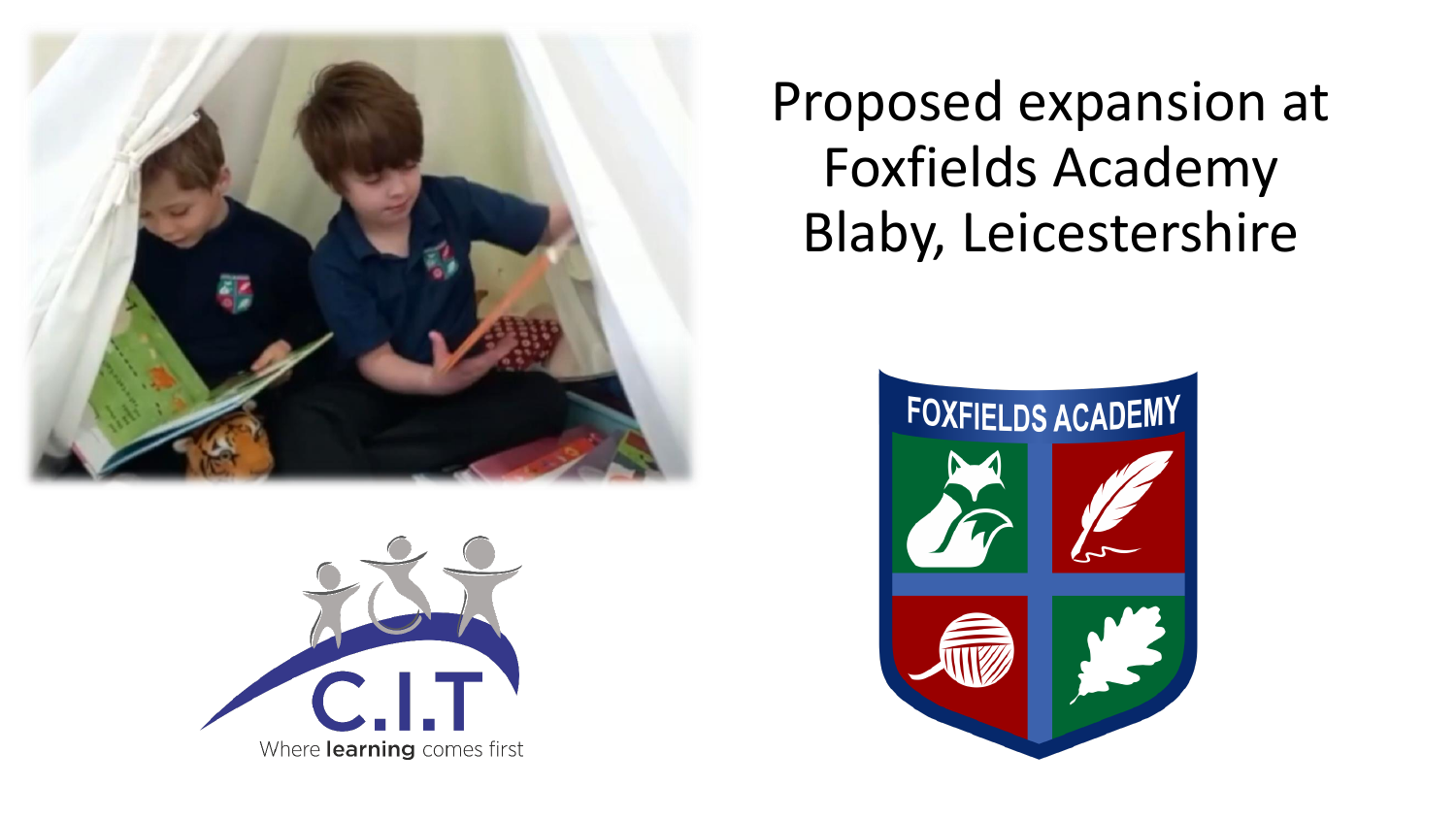# About Foxfields…

- Foxfields Academy is a specialist all through school for SEMH pupils (Social, Emotional, Mental Health) aged 5 to 16 years.
- Admissions to the school is for those pupils having an Education Health and Care Plan (EHCP) issued by the Local Authority.
- We provide a tailored curriculum designed to prepare pupils to be confident and successful individuals who make outstanding progress and are prepared for life after school.
- Our curriculum promotes learning, personal growth and development. It includes the formal requirements of the National Curriculum plus a range of enrichment activities for our pupils.



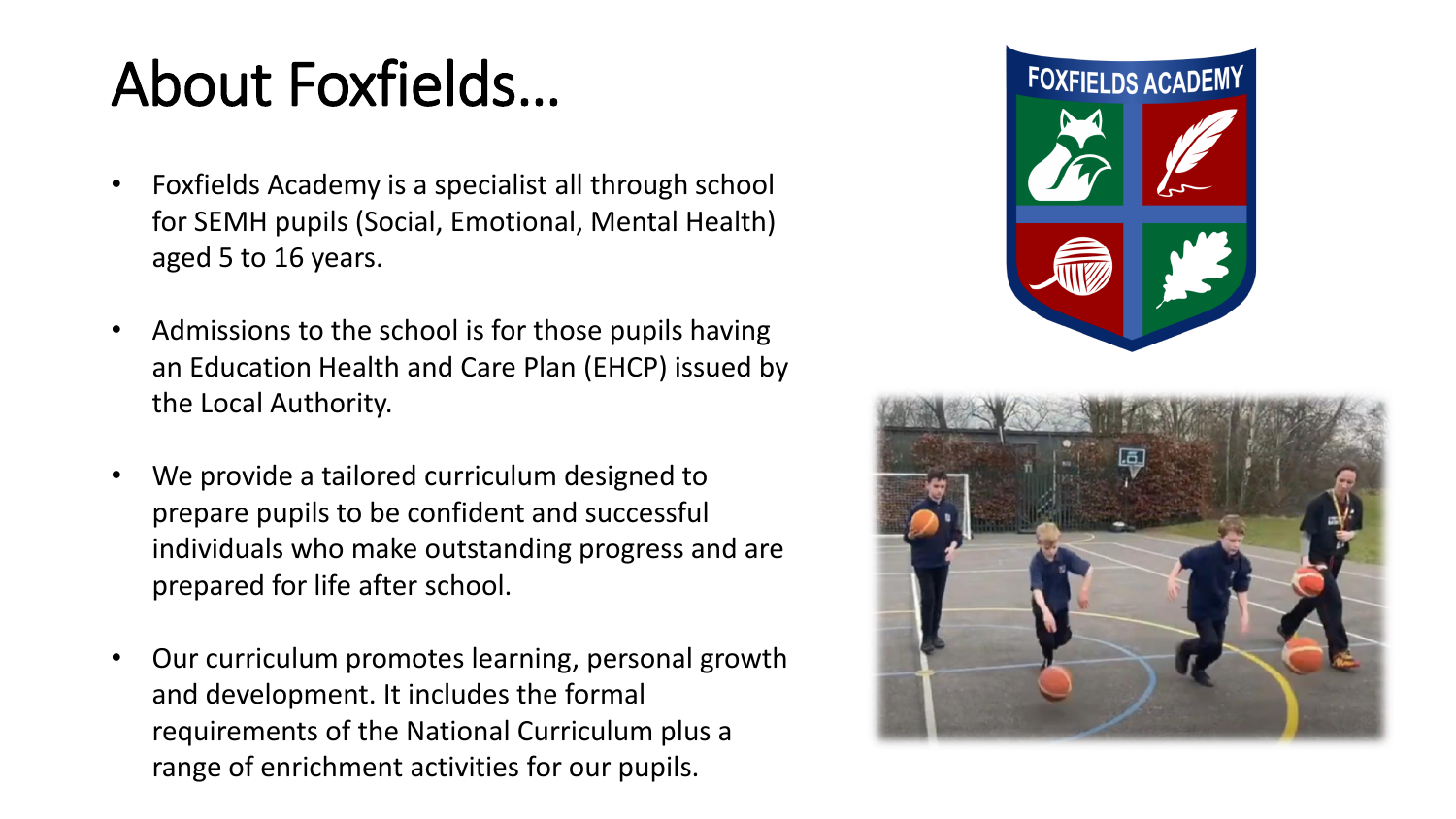## What we would like to do...

- The proposal seeks to expand the physical size of Foxfields Academy by building a new 5 classroom block on the existing site.
- The development would also include alterations to the parking and access road and the installation of an adjacent MUGA resource.
- The proposal seeks to increase the agreed number on roll from 50 to 80.



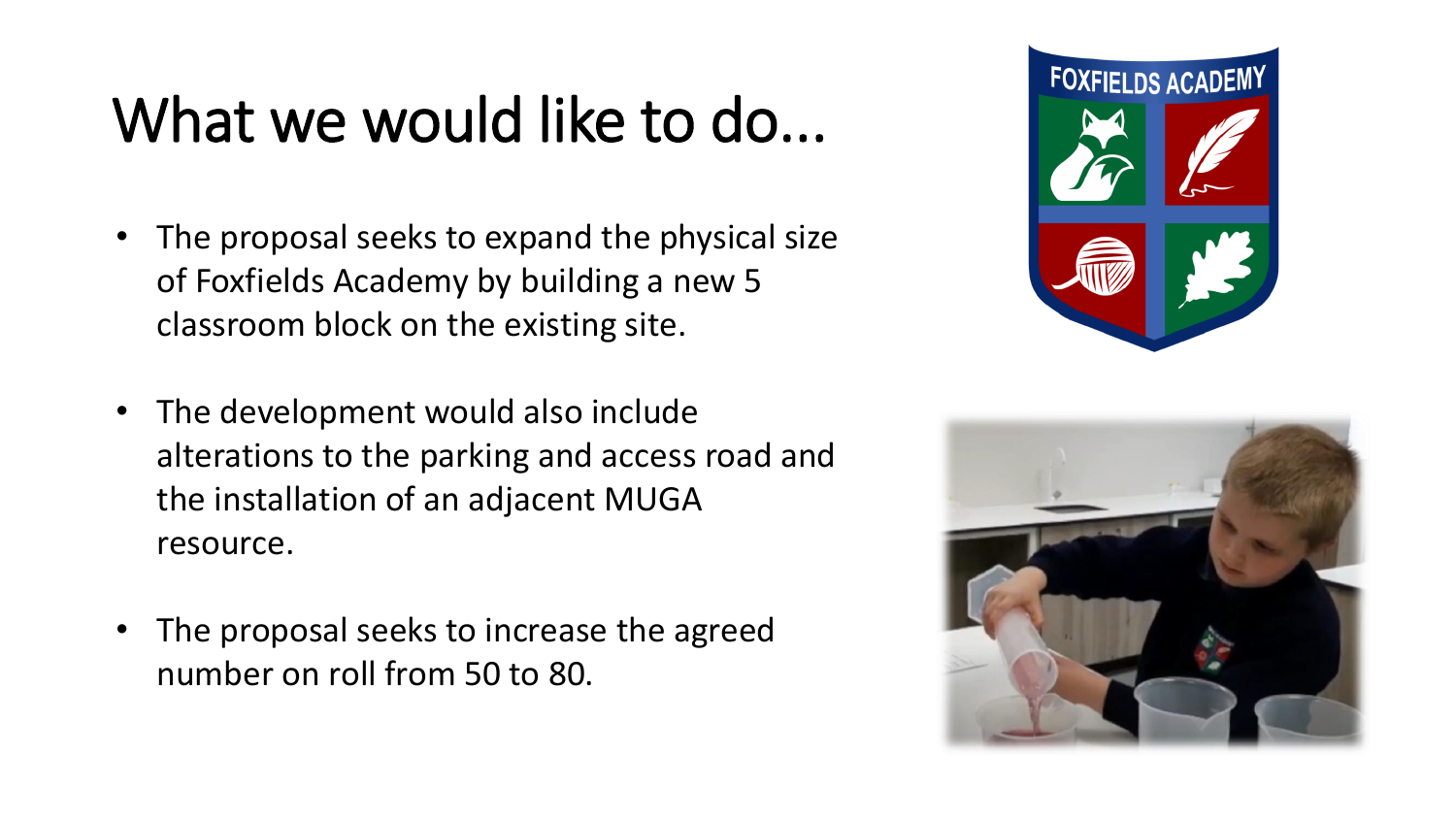# Why we need to do it…

- The Trust, in partnership with LCC, feel strongly that this proposal is the best available option to address the projected need for SEND places for young people with SEMH (Social Emotional and Mental Health) needs.
- It will enable children to attend a suitable school with the specialist provision that they need, whilst reducing the need to place children in schools a considerable distance away from where they live, or in provision not wholly suited to meet their needs.
- Foxfields Academy has proven highly successful and the demand for specialist places in the area has resulted in the school now reaching full operating capacity. The Local Authority expect growth in the overall number of pupils with SEMH needs requiring specialist provision, based on birth and housing projections between the 2020 to 2030, to increase by 154 places.



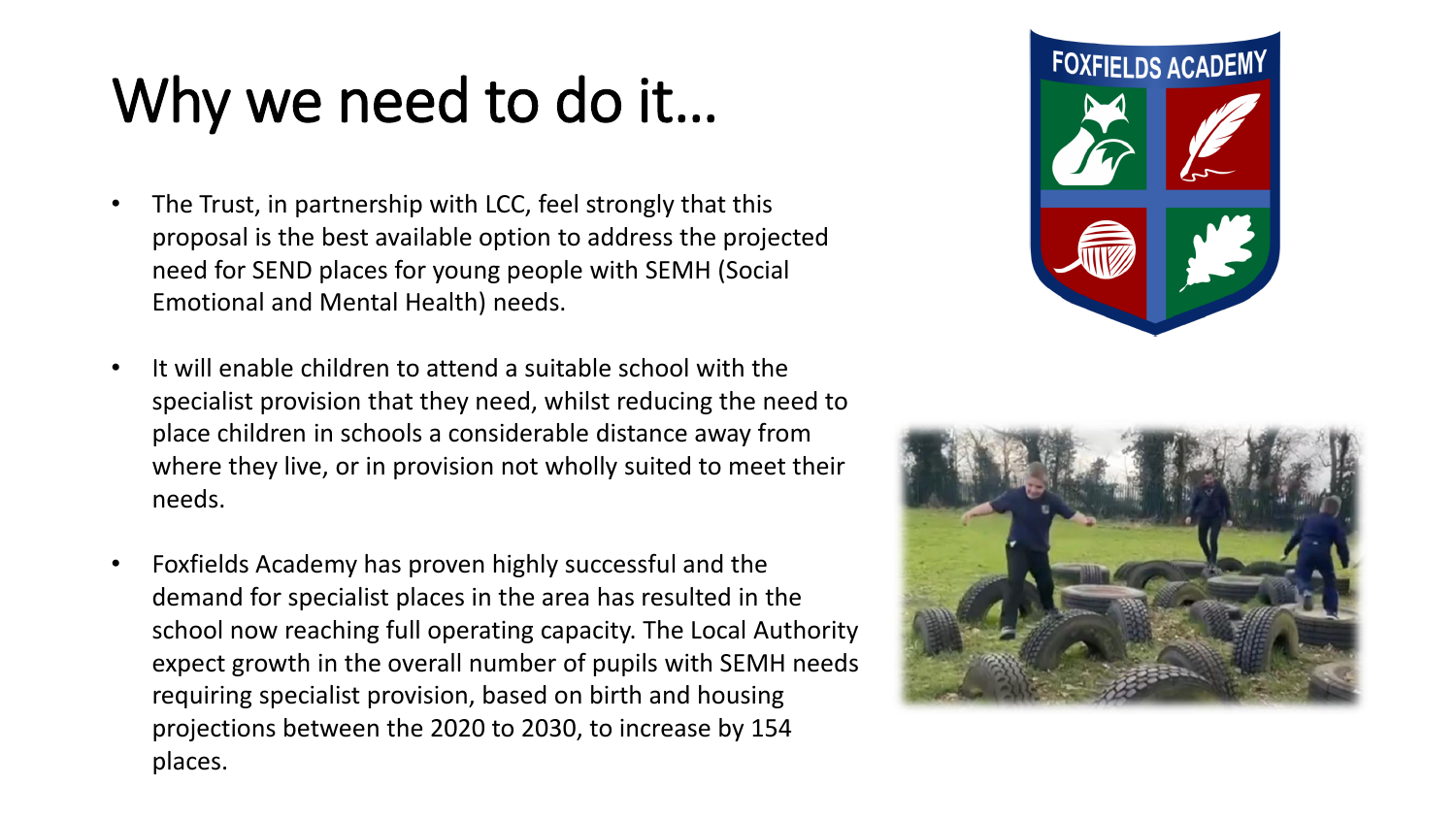## Proposed Block Plan:



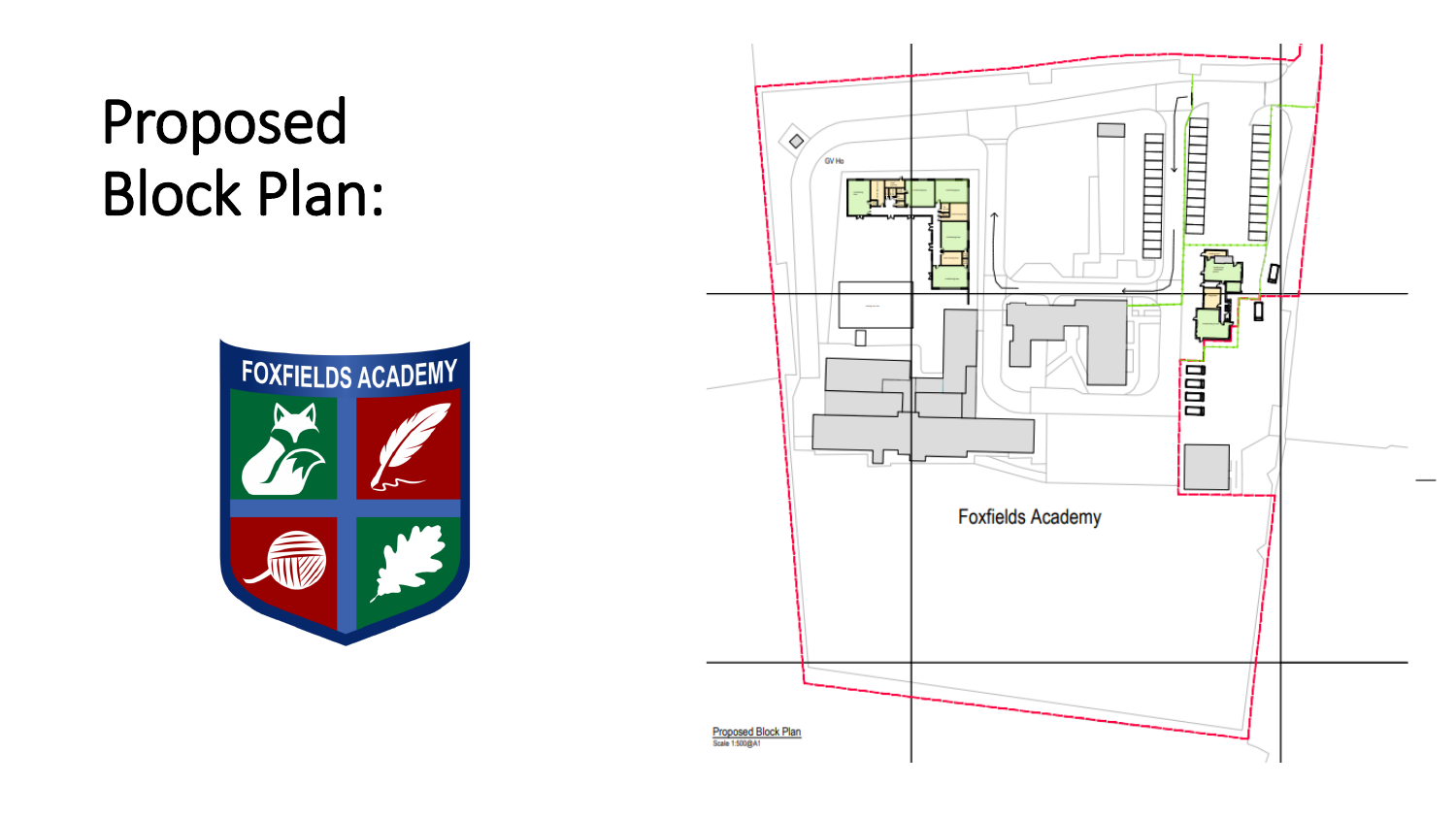## Proposed new modular build: